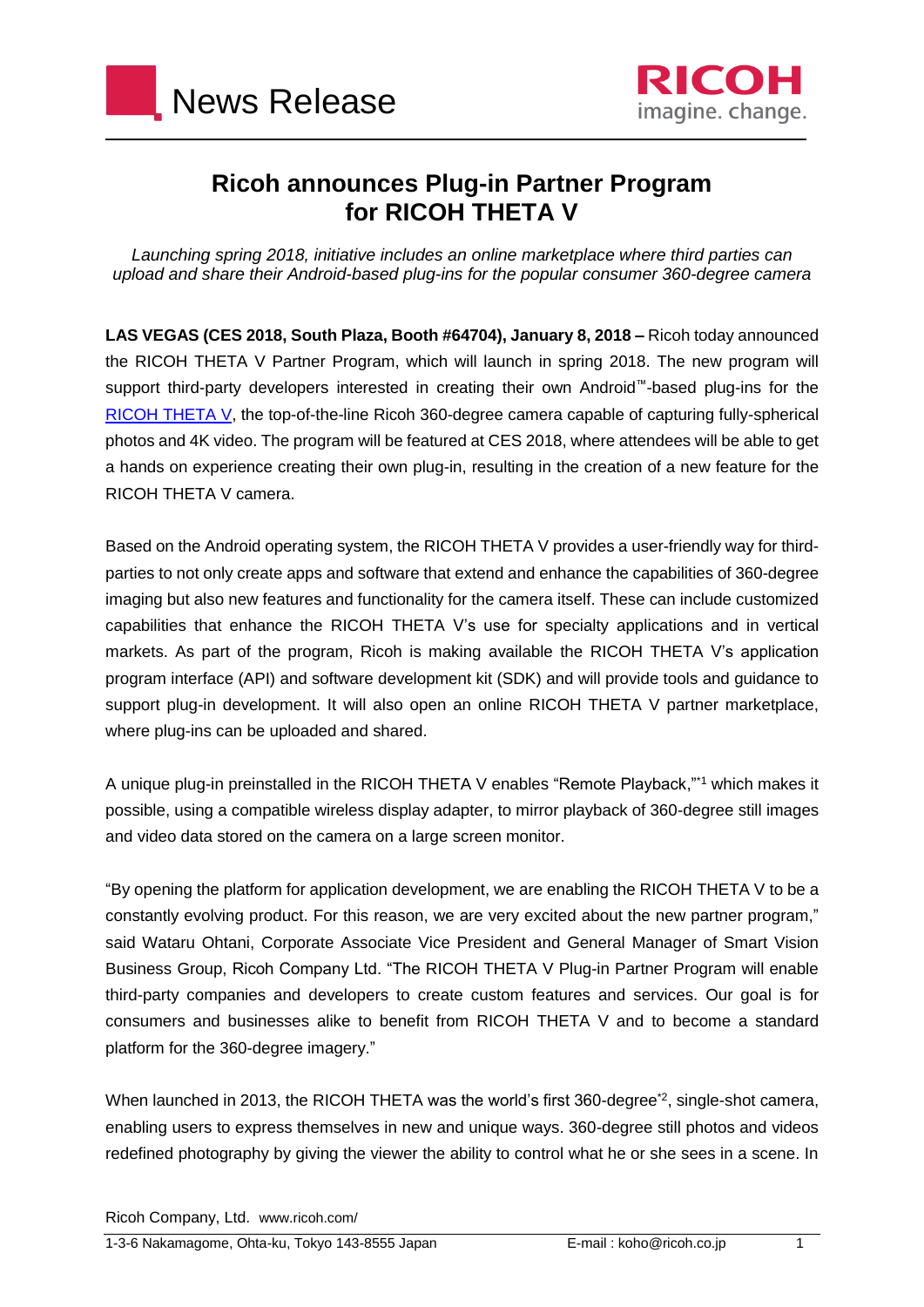addition, the resulting 360-degree images were easily shared with others, allowing them to virtually experience a scene as if they were there.

Today, the RICOH THETA cameras are being used for a broad range of consumer and business applications, ranging from documenting vacation memories to photojournalism, law enforcement, real estate listings and virtual tours, and much more.



**[Overview of the Plug-in Partner Program](https://theta360.com/en/about/theta/v/roadmap.html)** 

\*1. Other devices are required, including the separate wireless display adapter.

\*2. In the consumer products category, a camera capable of capturing fully spherical scenes surrounding the user in one shot. (as of October, 2013 investigated by Ricoh)

*Android is registered trademark of Google Inc. All other trademarks are the property of their respective owners.*